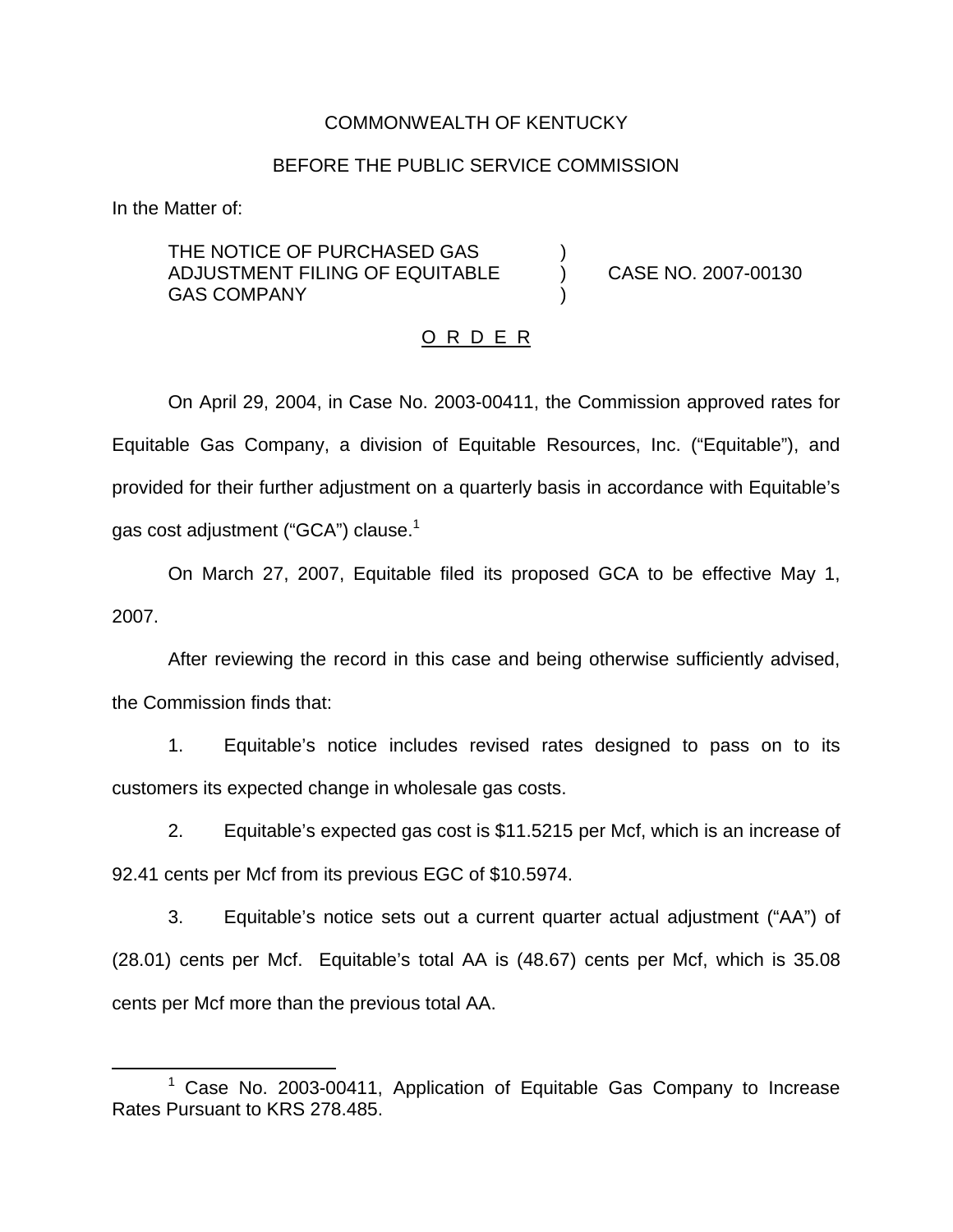4. Equitable's notice sets out a current quarter balancing adjustment ("BA") of 7.18 cents per Mcf. Equitable's total BA is 19.11 cents per Mcf, which is 7.62 cents per Mcf more than the previous total BA.

5. Equitable's GCA is \$11.2259 per Mcf, which is \$1.3511 per Mcf more than its previous rate of \$9.8748.

6. The rates in the Appendix to this Order are fair, just, and reasonable, and should be approved for final meter readings by Equitable on and after May 1, 2007.

IT IS THEREFORE ORDERED that:

1. The rates in the Appendix to this Order, attached hereto and incorporated herein, are approved for final meter readings on and after May 1, 2007.

2. Within 20 days of the date of this Order, Equitable shall file with the Commission its revised tariffs setting out the rates authorized herein.

Done at Frankfort, Kentucky, this 27<sup>th</sup> day of April, 2007.

By the Commission

ATTEST:



Executive Director

Case No. 2007-00130